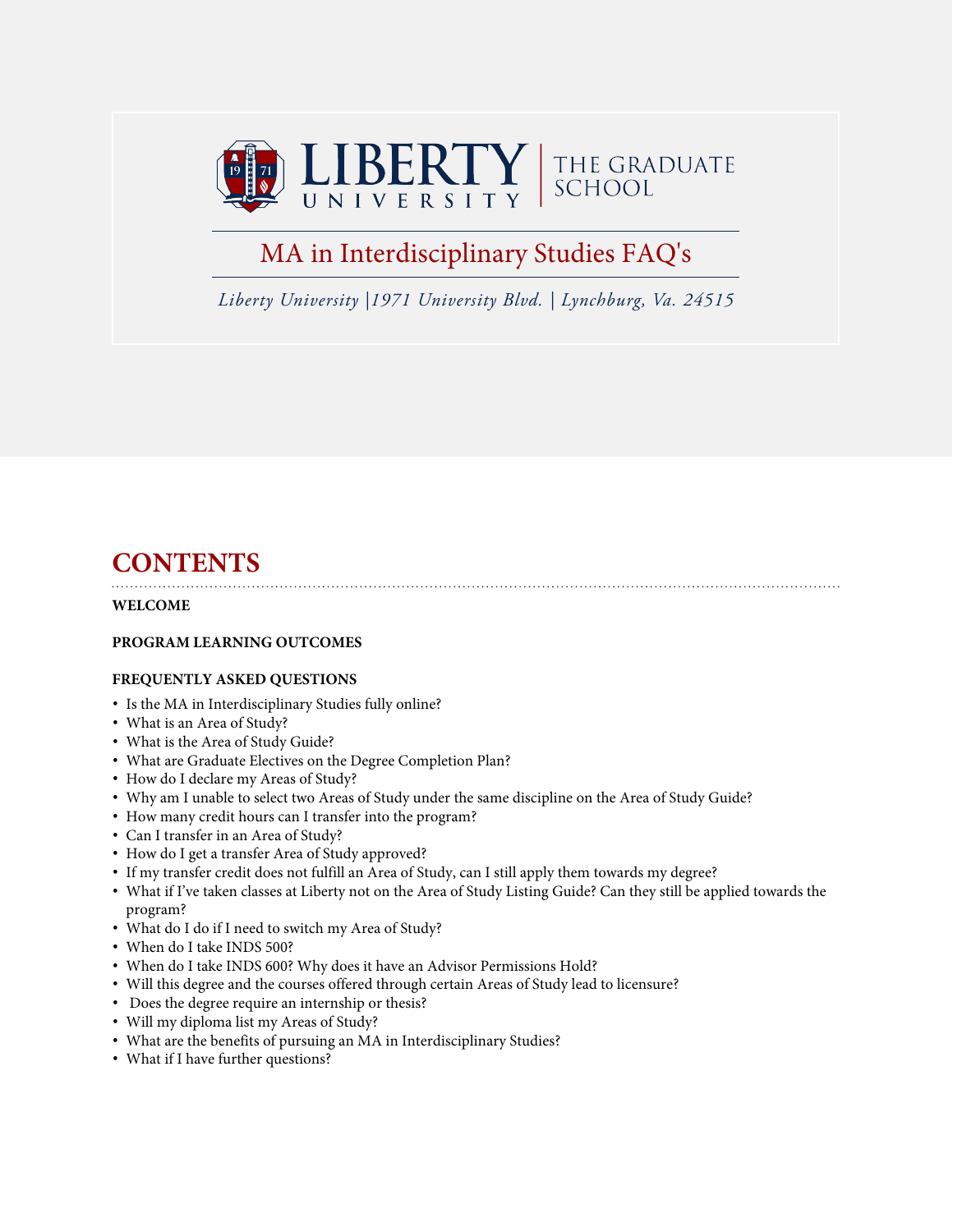# WELCOME

Welcome to the Master of Arts in Interdisciplinary Studies program at Liberty University. This degree allows you to design a graduate degree by combining two areas of study that are traditionally associated with a single discipline. Through this program, you will be encouraged to engage in interdisciplinary study and research from across academic fields. Designed to be a flexible graduate-level program, you can build a degree around topics of interest that suit both your personal and career goals. Interdisciplinary students are given the option to combine graduate courses from across nine of Liberty University's schools or colleges. An introductory course (INDS 500) will familiarize you with interdisciplinary studies and a culminating research course (INDS 600) will provide you the opportunity to synthesize your education in interdisciplinarity for professional application.

# PROGRAM LEARNING OUTCOMES

- Analyze knowledge of the literature of the discipline of two areas of study by examining the interdisciplinary relationship of each discipline
- Integrate biblical principles through a professional and interdisciplinary context
- Synthesize the knowledge gained from their study across disciplines

# FREQUENLY ASKED QUESTIONS

## *Is the MA in Interdisciplinary Studies fully online?*

Yes, students can complete all of their coursework fully online.

# *What is an Area of Study?*

An Area of Study is an academic discipline and grouping of coursework offered through Liberty University. Students in the program will be required to select two different areas of study as outlined on the Degree Completion Plan and in the Area of Study Guide. These two areas of study will be used to build a personalized degree and provide a specific listing of courses available to the student.

### *What is the Area of Study Guide?*

The Area of Study Guide provides a list of approved areas of study and courses for accepted students to select from. A student must declare two areas of study (Area of Study I and Area of Study II) once applied to the program. A Student may only take courses listed on the Area of Study Guide and in their declared areas of study when enrolled in the Master of Arts in Interdisciplinary Studies.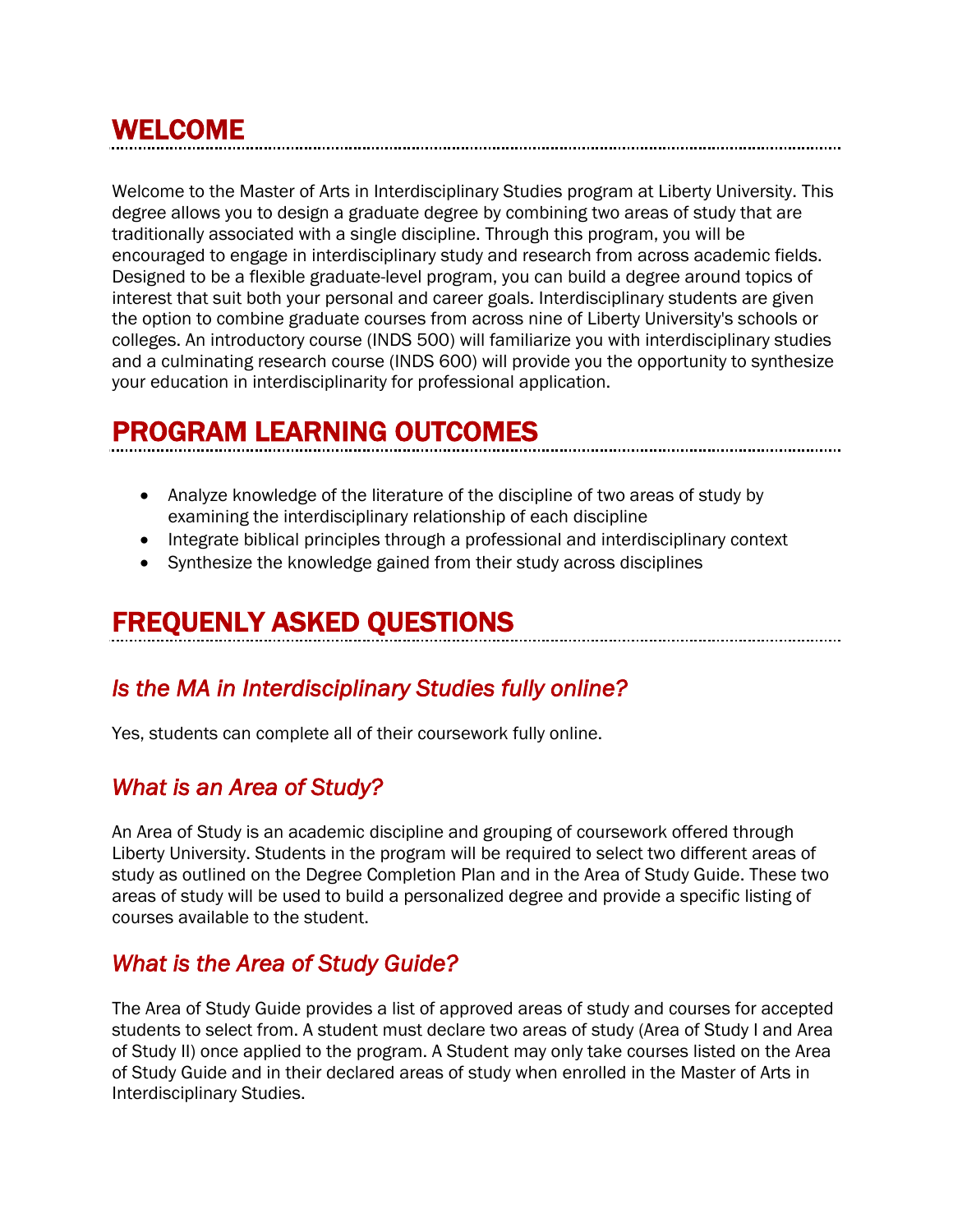# *What are Graduate Electives on the Degree Completion Plan?*

Graduate Electives allow students to select any two classes of interest, totaling 6 credit hours, from the Area of Study Guide. These classes do not need to fall within your selected Area of Study I or Area of Study II. Any class listed on the Area of Study Guide may be selected to meet the Graduate Electives, permitted prerequisites are met when applicable.

# *How do I declare my Areas of Study?*

Once you have applied for admission into the program, please call LUO Admissions (or speak to your Academic Advisor if you are a current student transferring into the program) at 1-800-424-9595 to declare your areas of study. You may also email INDSareas@liberty.edu with your declared areas of study. Please include your LU Student ID in the email. You will receive a confirmation email once approved.

# *Why am I unable to select two Areas of Study under the same discipline on the Area of Study Guide?*

In order to be truly interdisciplinary, students must select areas of study from two different disciplines. Certain areas of study fall within the same discipline due to the similarity of their coursework and literature. As outlined in the Area of Study Guide, these areas of study are grouped together under a single discipline header and cannot be paired together for this degree program. Students can select one area of study from two different grouped disciplines.

### *How many credit hours can I transfer into the program?*

A total of 15 graduate credit hours can be transferred in the program and must be evaluated by the Office of Transfer Evaluations. These credit hours can come from graduate coursework or a conferred graduate degree from an accredited institution.

### *Can I transfer in an Area of Study?*

An area of study may be transferred into the program dependent upon an evaluation of your transcripts by the Office of Transfer Evaluations. In order to fulfill an area of study, your transfer coursework must come from an accredited institution and satisfy the full 12 credit hours needed for Area of Study I or 9 credit hours needed for Area of Study II. If your transfer credit does not apply to an area of study, it can be transferred and applied towards Graduate Electives.

## *How do I get a transfer Area of Study approved?*

Official transcripts must be submitted with your application. Upon review by the Office of Transfer Evaluations and Program Director, students will be notified of their area of study transfer options and if a full area of study can be transferred into the program.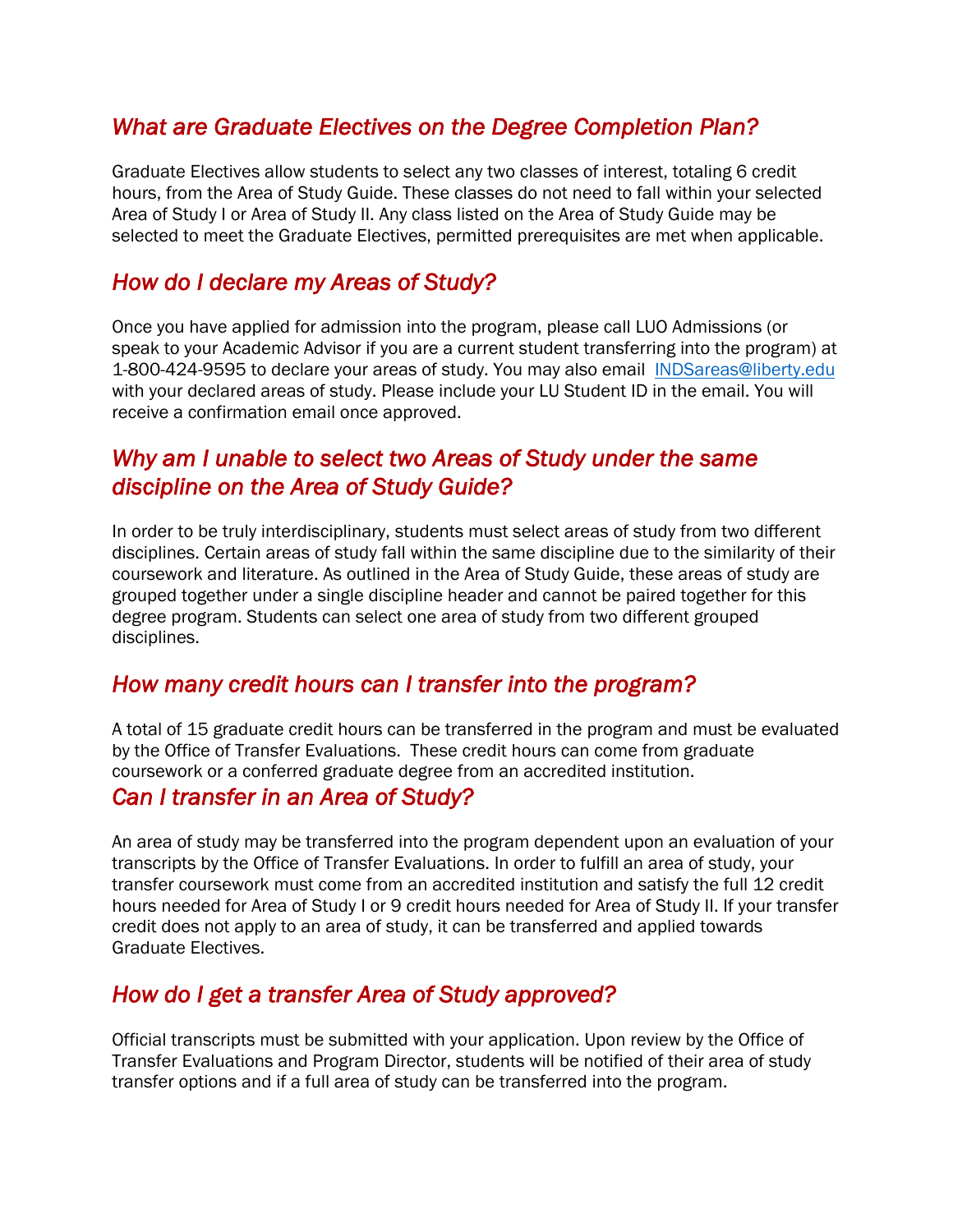# *If my transfer credit does not fulfill an Area of Study, can I still apply them towards my degree?*

Yes, these transfer credits can be used towards the 6 credit hours of Graduate Electives.

# *What if I've taken classes at Liberty not on the Area of Study Listing Guide? Can they still be applied towards the program?*

Yes, current Liberty University students may transfer coursework into the program to fulfill Area of Study I (must bring 12 credit hours from one discipline) or Area of Study II (must bring 9 credit hours from one discipline). The Office of Transfer Evaluations and the Program Director will review Liberty coursework prior to approval.

# *What do I do if I need to switch my Area of Study?*

If you are an accepted student and wish to change your area of study, please email INDSareas@liberty.edu with your LU Student ID and desired area of study change(s). You must receive an approval email from the Office of Transfer Evaluations prior to enrolling in classes in your newly declared area of study.

## *When do I take INDS 500?*

INDS 500 – Introduction to Interdisciplinary Studies must be taken within the first 9 credit hours of the program. A hold will be applied to a student's account if not completed within the first 9 credit hours. It is recommended that students take this course as their first class to prepare them for coursework in the program.

# *When do I take INDS 600? Why does it have an Advisor Permissions Hold?*

INDS 600 – Interdisciplinary Research must be taking within the last 9 hours of the program. Students cannot register for this class on their own and must call their Academic Advisor to be enrolled. An Advisor Permissions Hold is assigned to this class to ensure it is taken at the end of the program. It is recommended that students take this course as their last class to ensure they have proper knowledge of their two areas of study.

## *Will this degree and the courses offered through certain Areas of Study lead to licensure?*

No, courses in this program do not lead to licensure.